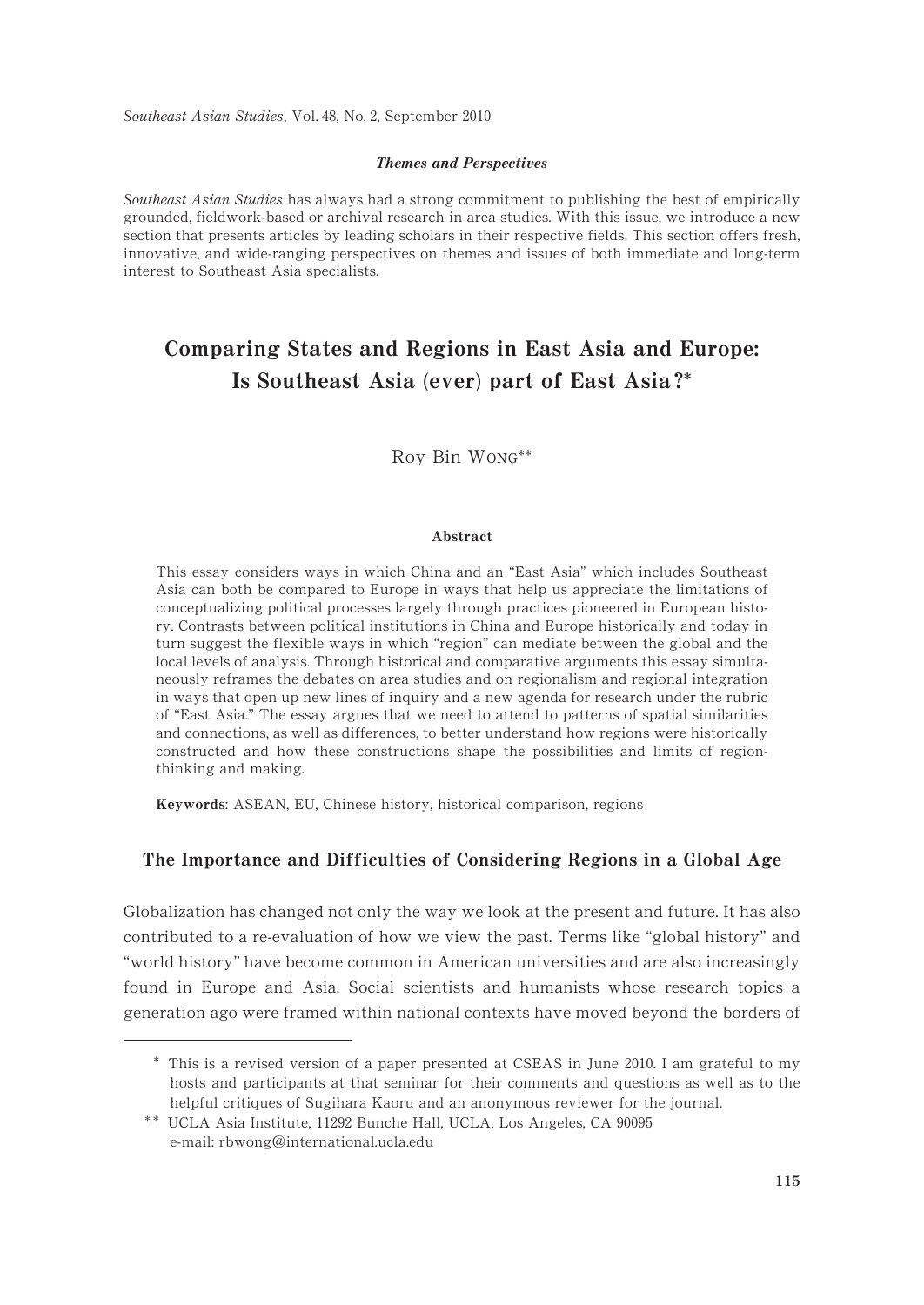earlier work to examine connections that span great distances, be they looking at the movements of people, ideas, goods, or diseases. Teaching has also changed to embrace the human and natural networks of relations that produced elements of the past we share and promise to create a common future.

The rush to focus on global issues and highlight connections across vast distances has made the recognition of variations across space more difficult to achieve. Humanists and qualitative social scientists engage in few efforts at a comparative level. One common logic of contemporary social sciences and humanities that avoids seeking more systematic comparisons ties a particular case to its global influences and then claims the "global" must be seen in the "local" and the "local" to be created by its ties to the "global." This makes it difficult for us to generalize from particular cases other than to say that everywhere is subject to global influences and each displays its local characteristics. We affirm a universalism driven by global factors at the same time as we allow for particular features that come out of local situations without considering ways to organize the variations we can find among a number of local cases. What spatial units exist between the local case and the world at large within which and between which we might look at similarities and differences ?

Regions which are more than individual countries but far less than the entire globe provide an obvious, and I will suggest, a necessary spatial frame of evaluation. Yet, they are not fixed and formal units; they can be and indeed have been defined in multiple and competing ways. After World War II American academia and government conceptualized regions according to an "area studies" definition based on clusters of languages and countries distinguished by their geopolitical positions in an American-dominated world. Countries were key units within area studies; their histories were tied to shared cultural elements and in some cases to the notion of a common civilization. In the more recent past, the EU's formation has given us a different standard according to which we can conceptualize regions. For historians there have been other regional studies of great importance, perhaps most famously Fernand Braudel's study of the sixteenth-century Mediterranean, which began with the land bordering the sea and moved through the connections spanning the Mediterranean and carrying some of its merchants to Asia [Braudel 1972]. Making this physical space into a historical region was one of the major contributions of Braudel's work and it subsequently inspired Asian specialists to consider the possible presence of similar maritime spaces. From the combination of Braudel's seminal work and the work that has followed, we can see reasons why the concept of region is both useful and difficult to use.<sup>1)</sup>

<sup>1)</sup> See Wong [2001] for a review of how Braudel's work has influenced the study of 'regions' in Asian history.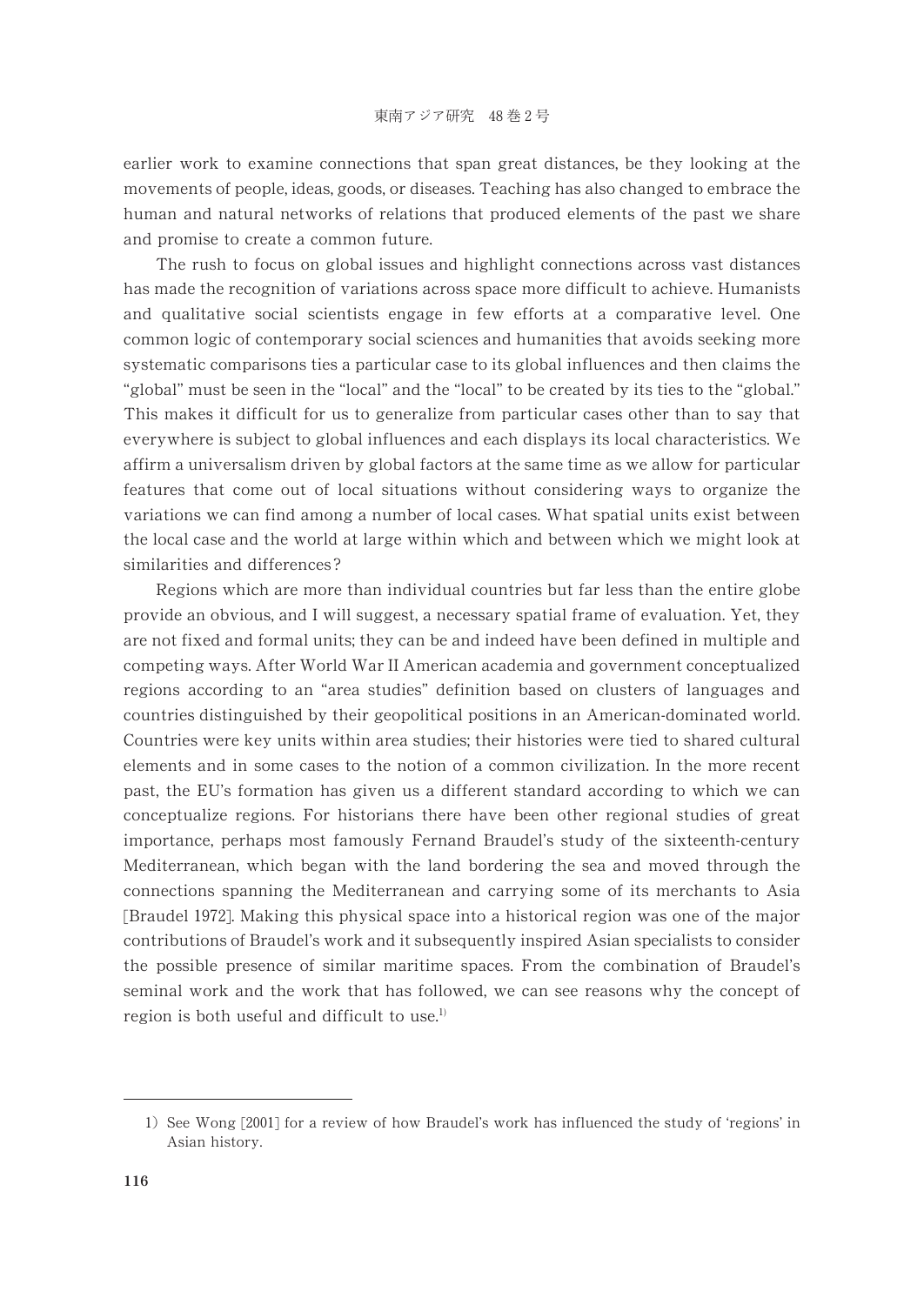### Maritime Asia(s) and East Asia(s): Multiple Choices

The multiple definitions of maritime Asia(s) developed by different authors may make us skeptical that any of them should be taken very seriously. It would be difficult, if not impossible, to get most scholars to agree on a single spatial unit of maritime Asia. But we may not want a single definition of a maritime Asian region most simply because there is no sea similarly bounded as the Mediterranean in Asia. In addition, a bit of reflection might suggest that the absence of any clearly defined maritime Asia alerts us to the changing dimensions of such a space over time that indicates the number, density and diversity of links, all of which can vary. If we want to examine how different kinds of connections form human networks of relations across particular physical spaces, we need not agree on the exact dimensions of such spaces. Presence in a particular region doesn't preclude membership in another; a periphery linked by certain ties to the core of a large region may also come under the influence of some other center either in different ways or in different historical periods. The multiple definitions of either "East Asia" or a "maritime Asia" "region" advertise the virtues of a flexible approach to identifying geographical spaces that exist between the local and the global. How then do we choose among different possible regional units we might wish to consider ? In part, our choices must relate to the kinds of research or teaching purposes we have. Thinking consciously about the spatial dimensions of our research purposes and teaching goals can in fact help us to refine the subjects themselves. I will examine political transformations as an example of where a regional focus is helpful. First, however, let me acknowledge the academic reasons for making a political division between East Asia and Southeast Asia.

In the United States, Southeast Asian specialists often feel beleaguered if not belittled by the far larger academic presence of scholars working on China, Japan and Korea. Area studies more generally has been harshly criticized in the United States for being the product of a post-World War II political environment in which the world was divided into regions according to the priorities and concerns of government leaders.<sup>2)</sup> Southeast Asian Studies in the United States is thus doubly marginalized, seeking recognition as an area of research and teaching both within area studies and in the humanities and social science disciplines that have been skeptical and at times even hostile toward area specialists. The desire to achieve academic acceptability on a broader and deeper basis in the U. S. makes Southeast Asian specialists loathe to consider themselves simply as members of some larger group of scholars and to have their subject area subsumed under some larger spatial rubric. The academic price of intellectual separation to foster professional identity and autonomy has been a precarious position at the margins of American

<sup>2)</sup> For example, Harootunian and Sakai [1999].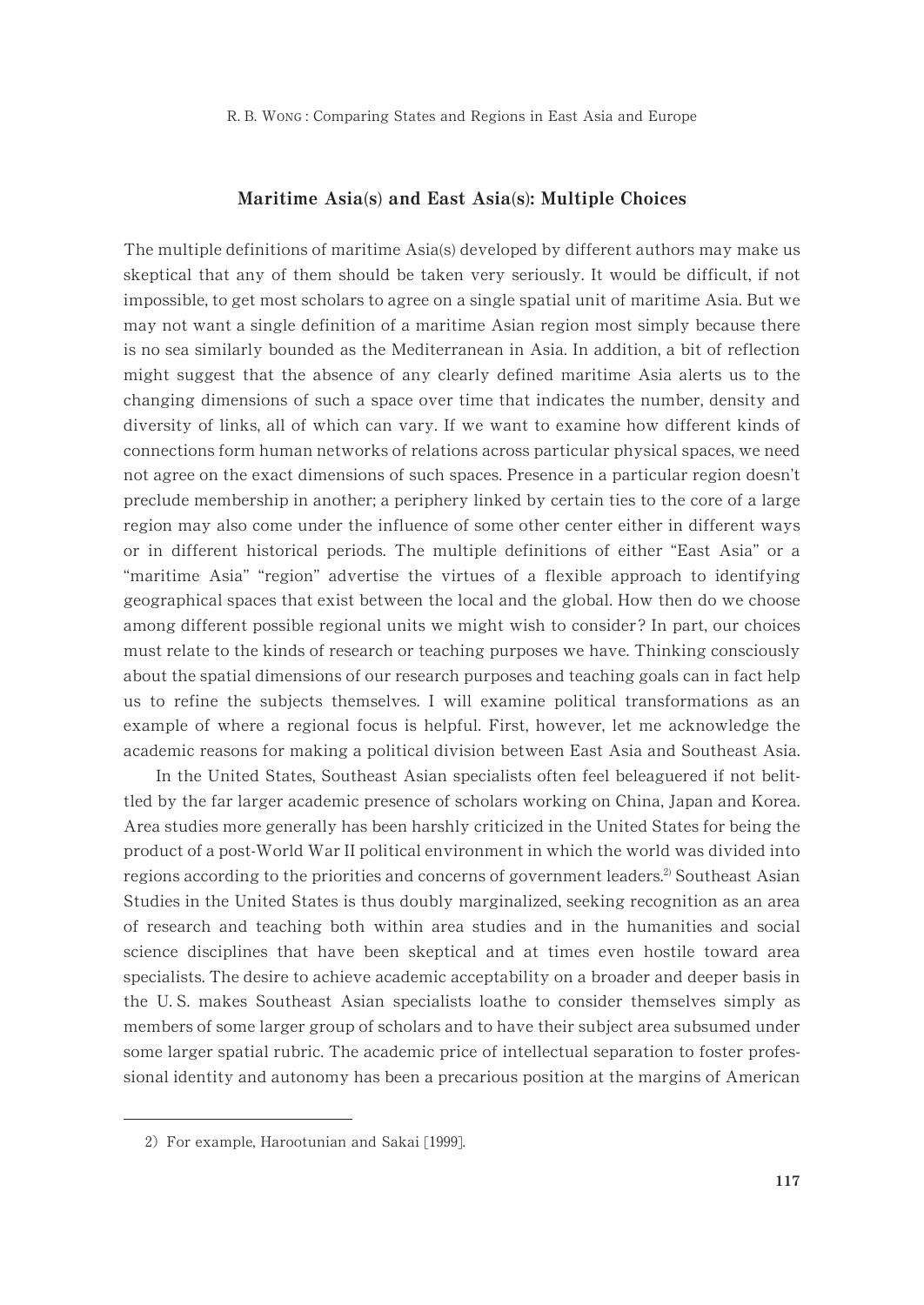universities. While it is difficult to imagine any Southeast Asian specialist in the United States accepting intellectually the notion that Southeast Asia can be studied as part of East Asia, East Asian subjects in fact spill over into Southeast Asia repeatedly.

Consider a few examples from different periods of history. Southeast Asia's original inhabitants arrived from Austronesia, but many of those who later migrated into the region came from the Chinese mainland where those who remained became minorities outnumbered by Han Chinese. Sharing a common rice agriculture and technologies like bronze bell casting, similarities between and connections among those living in south China were in some ways greater with people in Southeast Asia than with those in north China during China's early imperial era (Qin-Han dynasties and subsequent centuries of political fragmentation) [Higham 1996]. In the sixteenth and seventeenth centuries, maritime trade connected Southeast and Northeast Asian ports as well as Chinese ports in a web of commercial relations into which Europeans would arrive and occupy only minor positions; Chinese links with Southeast Asia remained strong through the eighteenth and well into the nineteenth centuries. Only in the second half of the nineteenth century did the formation of a Western-dominated international trade system reduce the salience and significance of trade links within East and Southeast Asia [Momoki and Hasuda 2007]. In the 1930s the Japanese began to develop a vision of regional empire that ultimately included Southeast Asian sites in addition to China and Korea; their imperialist vision embraced sites from Northeast to Southeast Asia as components of a larger East Asia that complemented the German ambitions of achieving a kind of regional integration of Europe under its leadership [Peattie 1988]. The 1997 financial crisis, sometimes labeled an "East Asian" financial crisis in the press, included both Thailand and Indonesia along with Korea as countries severely affected by sudden capital outflows and currency collapses; in this instance what united these countries was a common vulnerability to unstable financial flows which prompted regional responses intended to prevent subsequent repetition of such crises. $\delta$  Finally, in the opening decade of the twenty-first century discussions of an "East Asian Community" modeled on some features of European integration have been discussed and debated by academics in China, Japan and South Korea, as well as Southeast Asia where the initiative of ASEAN to involve China, Japan and South Korea in regional discussions  $(ASEAN + 3)$  has led to some policy makers and academics affirming a vision of an East Asia that very much includes Southeast Asia [Yoshino 2006; Oya et al. 2006].

One period that lacks much evidence of connections and shared concerns across East Asia and Southeast Asia begins after World War II when the two areas were largely defined as separate spaces politically and academically in the United States. Conceived as regions composed of national states, those of Southeast Asia were shaped by a history of Western colonialism, while East Asia was made up of national states formed in different

<sup>3)</sup> For example Federal Reserve Bank of San Francisco [1998].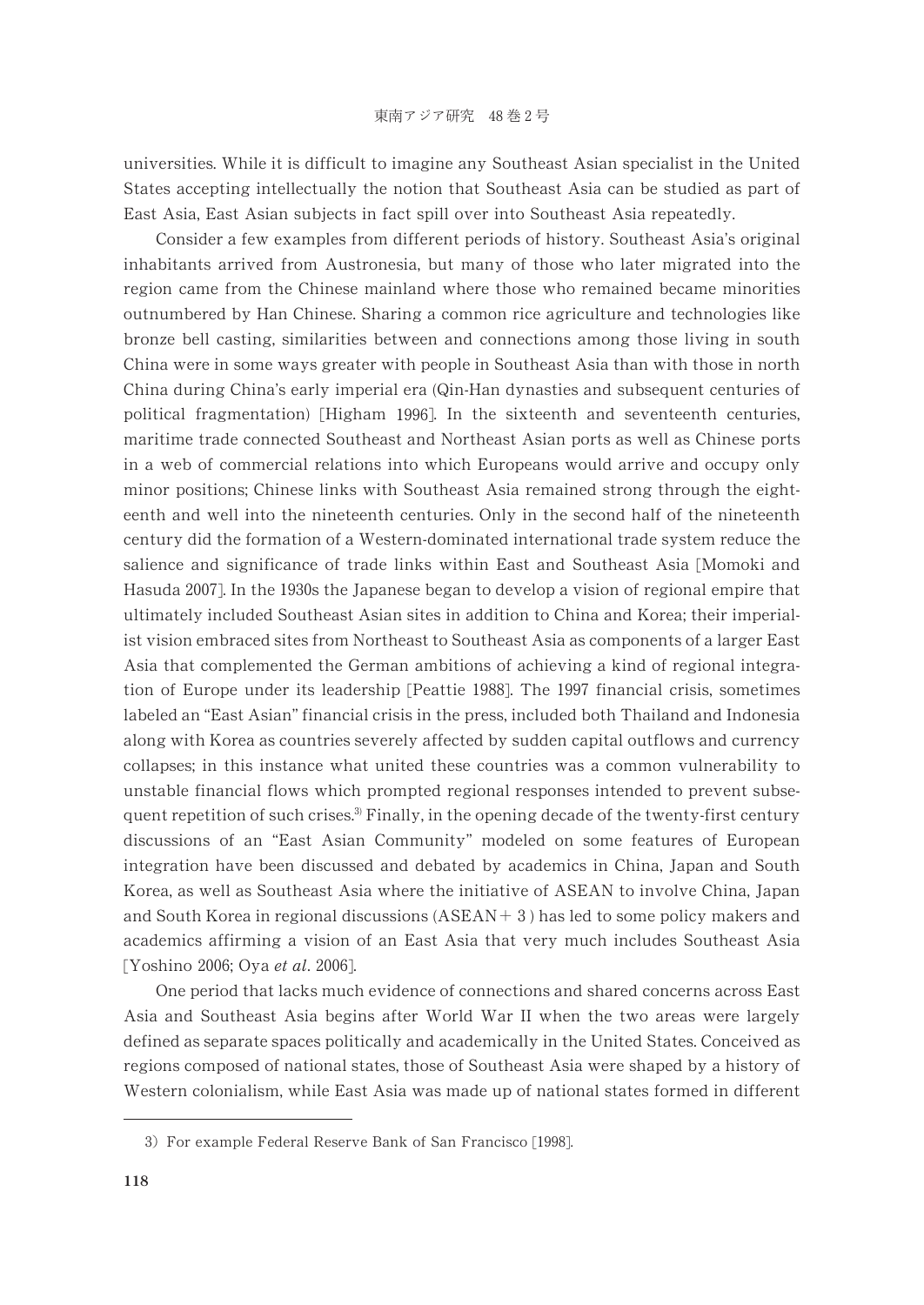circumstances. China's political isolation and Japan's focus upon domestic economic recovery and development in the 1950s meant that they lacked intense and significant relations to Southeast Asian countries. Not only could "East Asia" and "Southeast Asia" be conceived as separate areas in the United States, but most East Asian specialists in American universities worked exclusively or at least primarily on only one country within East Asia. So too did Southeast Asian specialists work principally on a single country but the paucity of specialists meant they were more likely to stress their academic kinship than were East Asian specialists who could form meaningful communities with others who worked on their country of specialization without reference to other countries in East Asia. These scholarly proclivities fit well with American policymakers' preferences for thinking in bilateral terms for diplomatic and economic relations rather than in regional terms. The political and academic reasons for the post-World War II formulation of separate East and Southeast Asian areas and the relative insignificance of regional units of analysis were the product of a particular historical moment when national states loomed large and the United States asserted its preeminence in the arenas of international political and economic relations in a competition with the Soviet-led bloc of Communist countries.<sup>4)</sup> East Asia mattered little as a spatial unit for analysis or action, whether or not Southeast Asia was seen as part of the region or not. National states, the importance of which became increasingly visible through the nineteenth and early twentieth centuries, were fundamentally important for much of the second half of the twentieth century both as key units of study and analysis and as the collective actors between which activities beyond the nation and state were organized.

Since the collapse of the USSR and the increasingly dense and diverse connections defining contemporary conditions across the globe, we have left a world of national states joined largely through bilateral relations politically and economically. Our new conditions have prompted scholars across the humanities and social sciences to criticize studies that treat national states as the only meaningful units of observation and analysis. Some of us imagine we have escaped the straitjacket of national states as the subject of history and object of historical study because we examine small subjects in big settings, moving between our local subjects and some global context. Yet, we are never that far from nations and their states because we have not collectively filled the void between the local and global in an orderly way that makes clear the ways that nations and their states do and do not matter to understanding the world around us today and in the past. What we are missing is much needed additional attention to the geographies of

<sup>4)</sup> Early issues of the *Bulletin of Concerned Asian Scholars* critique the government's role in formulating the area studies approach. See Gilman [2003: 190-202] for a discussion of how area studies fit within the Cold War political logic of a major architect of American policy strategy, Walt Rostow.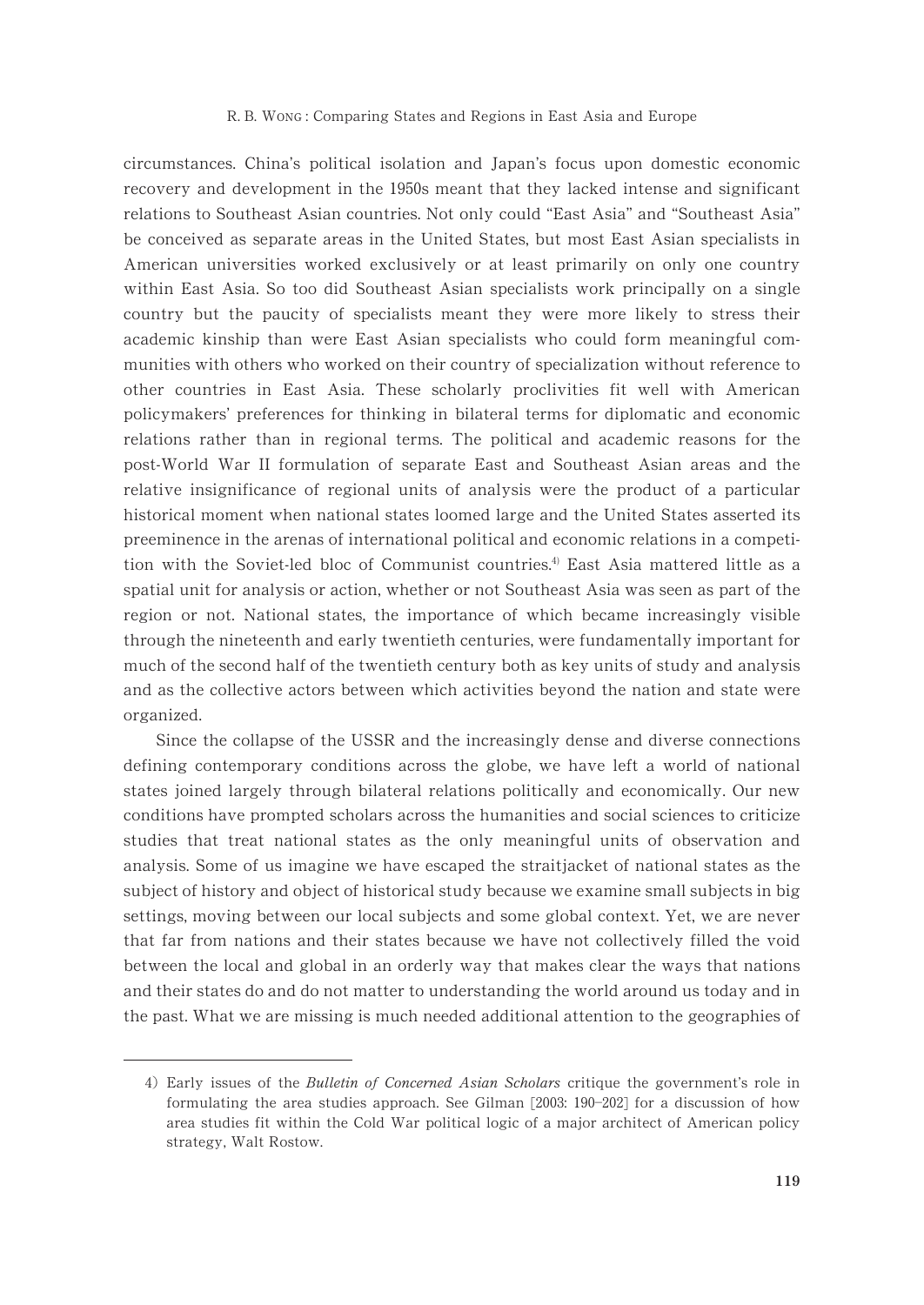connections that emerge in the spaces beyond national states that are far less than global. We need to fill in the spaces between local and global in order to understand the world around us. I suggest in this essay that a reconsideration of regional spaces like "East Asia" and "Southeast Asia" can help us mediate between the local and global as we put national states in broader contexts. As we think about how regional spaces in general matter, we can also ponder if or when it can be helpful to consider "Southeast Asia" to be a part of some larger "East Asia." This contemporary challenge also includes understanding histories that occur between the local and global scales of our human and natural worlds.

Thinking about how connected "Southeast Asia" and "East Asia" have been historically is challenging because the indicators for integration or connection can either rise or fall depending on whether the link or relationship is economic, political, social or cultural. In addition, over the longue durée from the early modern to modern eras there are more connections within regions (however defined) and between them in a more global context. Thus, the kinds of connections within a region could increase at the same time as those links become sensible as part of a larger spatial pattern of changes. In early history migrations of people and technologies between the southern Chinese mainland and mainland Southeast Asia may have created significant ties at a time when the region had few links to other parts of Eurasia, yet those connections were no doubt far less dense than the patterns of migration and trade that emerged in the late nineteenth century when the region was itself becoming more integrated into global networks of trade and migration. Actors external to the region can play a major role in promoting or limiting linkages within the region as American government policy makers clearly did in the Cold War era.

The different connections and shared features between "East Asia" and "Southeast Asia" earlier in this essay are usually only noticed by individuals concerned with particular problems or processes important to specific periods of history. Because we conventionally organize our histories of East and Southeast Asia separately from each other, we are unlikely to consider the ways in which the linkages might together tell us something about this part of the world that cannot be easily perceived when the areas are treated separately. Because the conventional spatial units into which we organize research and teaching about different parts of the world are national we are little inclined to scrutinize our choices about defining areas that are not formal political units. We allow these formal political units to be our standard vehicles for studying many subjects, even those that occur before the emergence of today's national states.

### Reframing National States in a Global Age: The Relevance of Regions

National states have been a durable focus for enquiry because their contemporary existence is buttressed by claims about history. One of the main purposes of looking into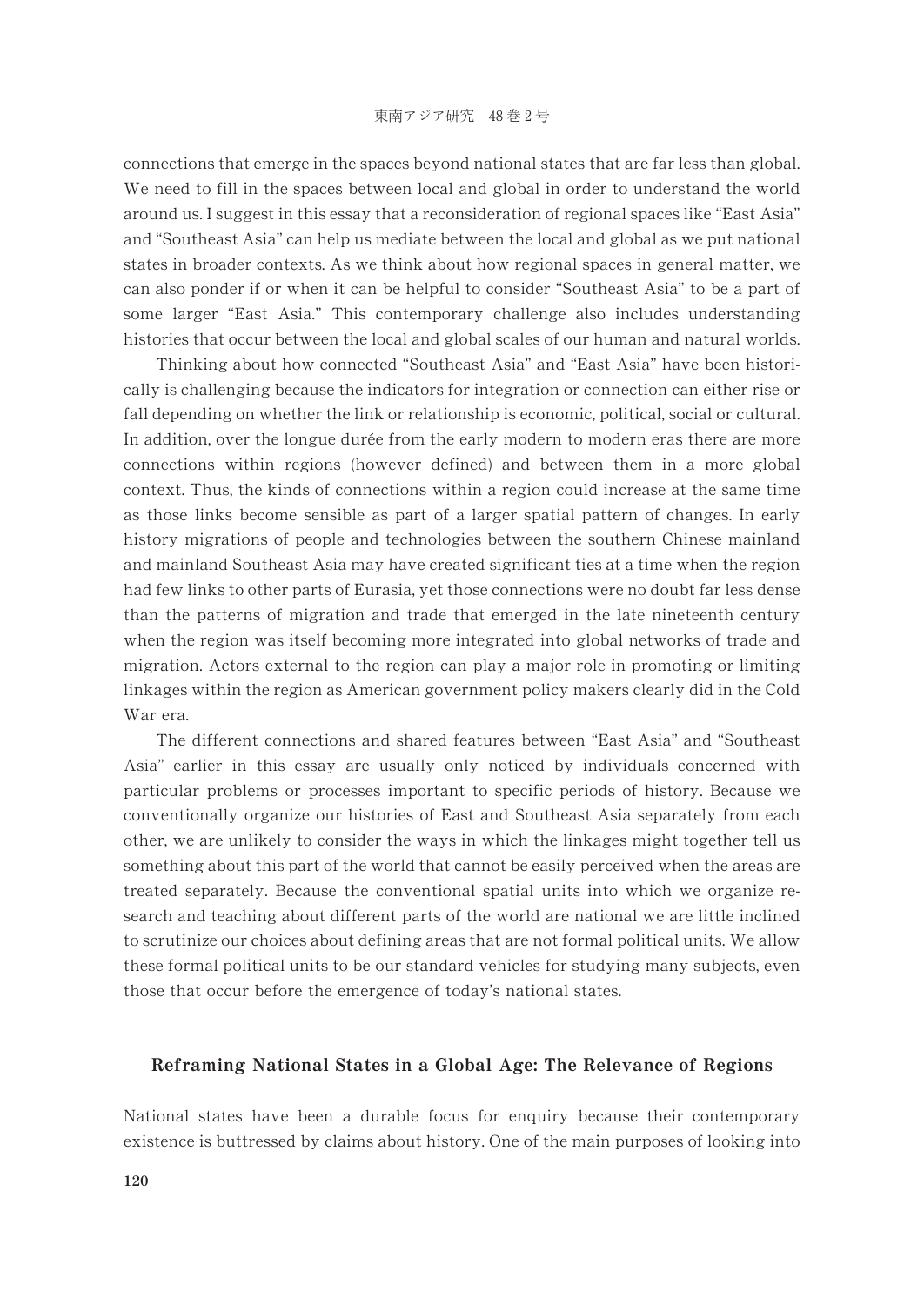history has been to create national pasts as a means to promote a shared social identity in the present and point people toward a common future, often under a political regime that bolsters its legitimacy by representing the people as a nation. Museums house artifacts documenting a country's early history while its libraries and archives contain written records of its language being used for diverse purposes. Yet our awareness of documents and artifacts that bear witness to a past that informs our present says little about what assumptions the producers of these treasures had about who they were or what would follow them. Few of them likely had any inkling that their activities would some day be seen as contributions to the national heritages of societies and states that became the units in which nineteenth and twentieth-century people organized themselves and saw others. While historians understand the anachronistic quality of attributing to earlier people the sensibilities of those living in later historical periods, some study people constructing their national pasts rather than the past itself.<sup>5)</sup>

As scholars, we need to mount our own expeditions into the past in order to give accounts of how people organized their lives and how social and material worlds were transformed by their actions, sometimes deliberately, sometimes as unintended consequences, and often in ways they could not have anticipated. To do so we need spatial categories encouraging us to identify the distinctive traits of particular times and places and the activities that created processes of change transforming people and the worlds around them. The discredited categories once conventionally used to capture distinctive features of different parts of the world were "civilizations."

Exercises of differentiation among civilizations favored the selection of traits deemed essential to understanding the characteristics of one civilization compared to others. They necessarily simplified complex and diverse patterns of belief and behavior within each civilization. Because much of the written and archaeological record concerns elites, the lives of common people were also easily slighted. When scholars became skeptical of the usefulness or even plausibility of grand comparisons and when many of them became more interested in considering complexities and differences within civilizations, the category of "civilization" became less necessary and less desirable. It has not been replaced because scholars refrained during the middle decades of the twentieth century from making grand comparisons across a wide sweep of times and places.

The development in the late twentieth century of "world" and "global" history has created a new intellectual context within which to consider the possibilities of spatial units that work for the study of periods before and beyond national states. We have not taken this to be a crucial task because so many of the best studies produced under the rubric of world history and global history stress connections among widely separated places. These studies traverse large stretches of territory that take no form or shape because they are not themselves objects of study. The places at either end of these great

<sup>5)</sup> For representative scholarship in this field see the journal History and Memory.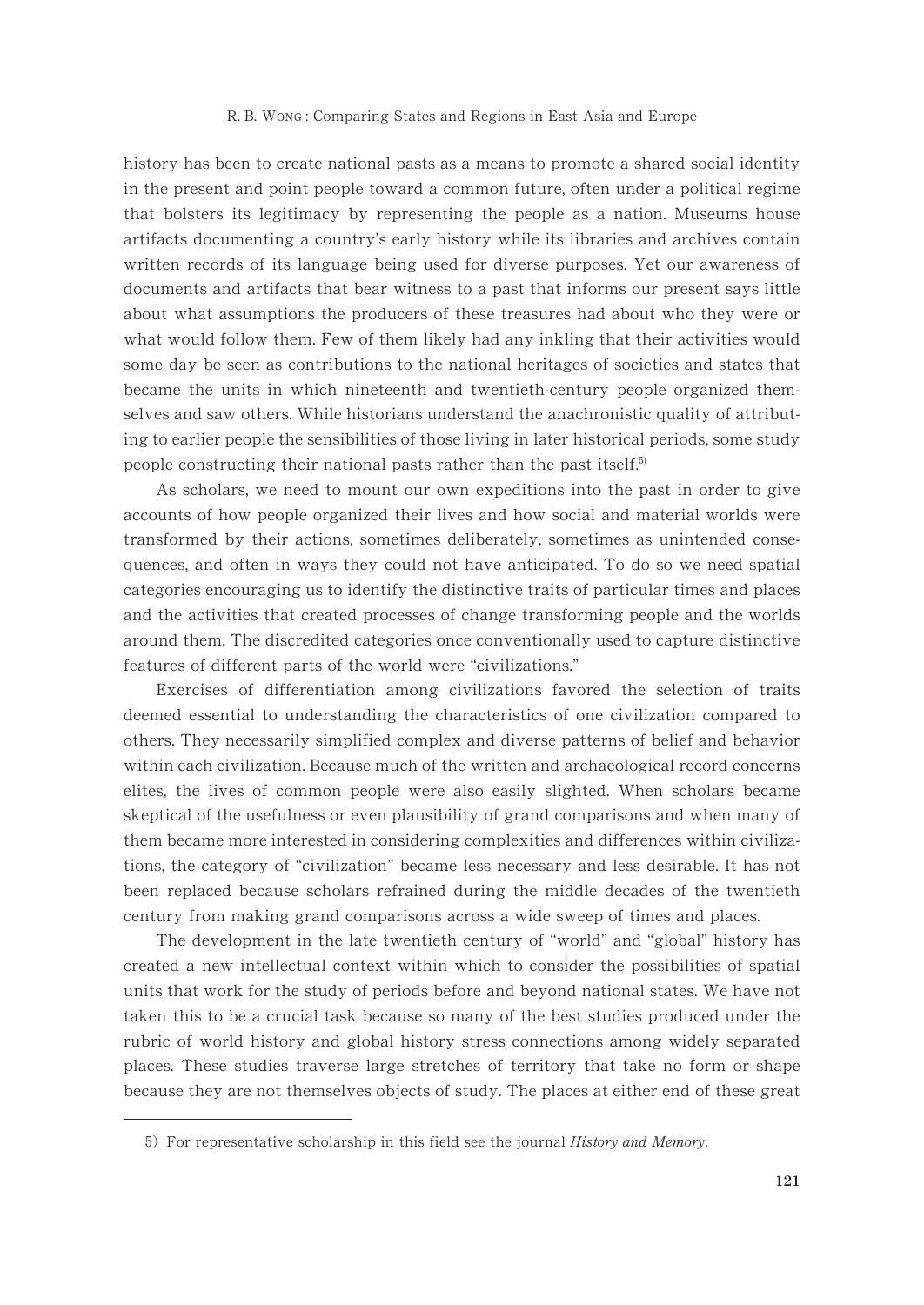distances are the areas from which migrants come or go and they are the areas producing and consuming the ideas and objects brought by people moving between them. We learn that there were many important ways that people have been engaged with each other over very great distances long before our contemporary era of globalization.<sup>6)</sup>

A second strand in early modern global history has made us aware of dynamism in the world beyond Europe. The presence of parallel processes of commercial expansions, cultural consolidations, and state building efforts, to name a few of the major changes scholars have analyzed, has made Europe far less unique than previously assumed.<sup> $7$ </sup> But these arguments are only slowly changing our views of historical changes in more recent times. The parallels that scholars have found in early modern times mean that people outside of Europe (and their states, economies and societies) were capable of historical change, but none of them achieved independently of Europe either industrial capitalism or sovereign national states. Conceiving the modern era largely in terms of the spread of European ideas and institutions has left us ill equipped for understanding what accounts for the varied characteristics of regions in today's world of capitalism and national states. We know the world is now moving well beyond the formation of European national states and industrialization, but have yet adequately to take the measure of how historical processes of change in other parts of the world have contributed to producing distinctive possibilities in different parts of the world.

We need now, perhaps more than ever, to consider what the study of regions that are conceived as spaces within which historical processes similar to as well as different from those taking place in other regions mattered not only before these regions became more closely connected, but also to the modern world that we previously have seen as a distinctly European creation. The histories of other world regions affect what we see today around us, but sometimes in ways we find hard to appreciate because our expectations for what should exist globally remain strongly informed by what happened first in Europe.

# European Perspectives on Recent Political Transformations in Asia and Europe

Most scholars agree on two major and entwined historical processes that have formed the modern world, even if their explanations for the processes differ. For almost every observer the formation of European national states and development of European industrial capitalism are the two master processes that have carried humanity more generally from what was once called the Dark Ages after the collapse of the Roman

<sup>6)</sup> For example, McNeill [1977] and Crosby [1987].

<sup>7)</sup> The major recent work of this genre is Lieberman [2003; 2009]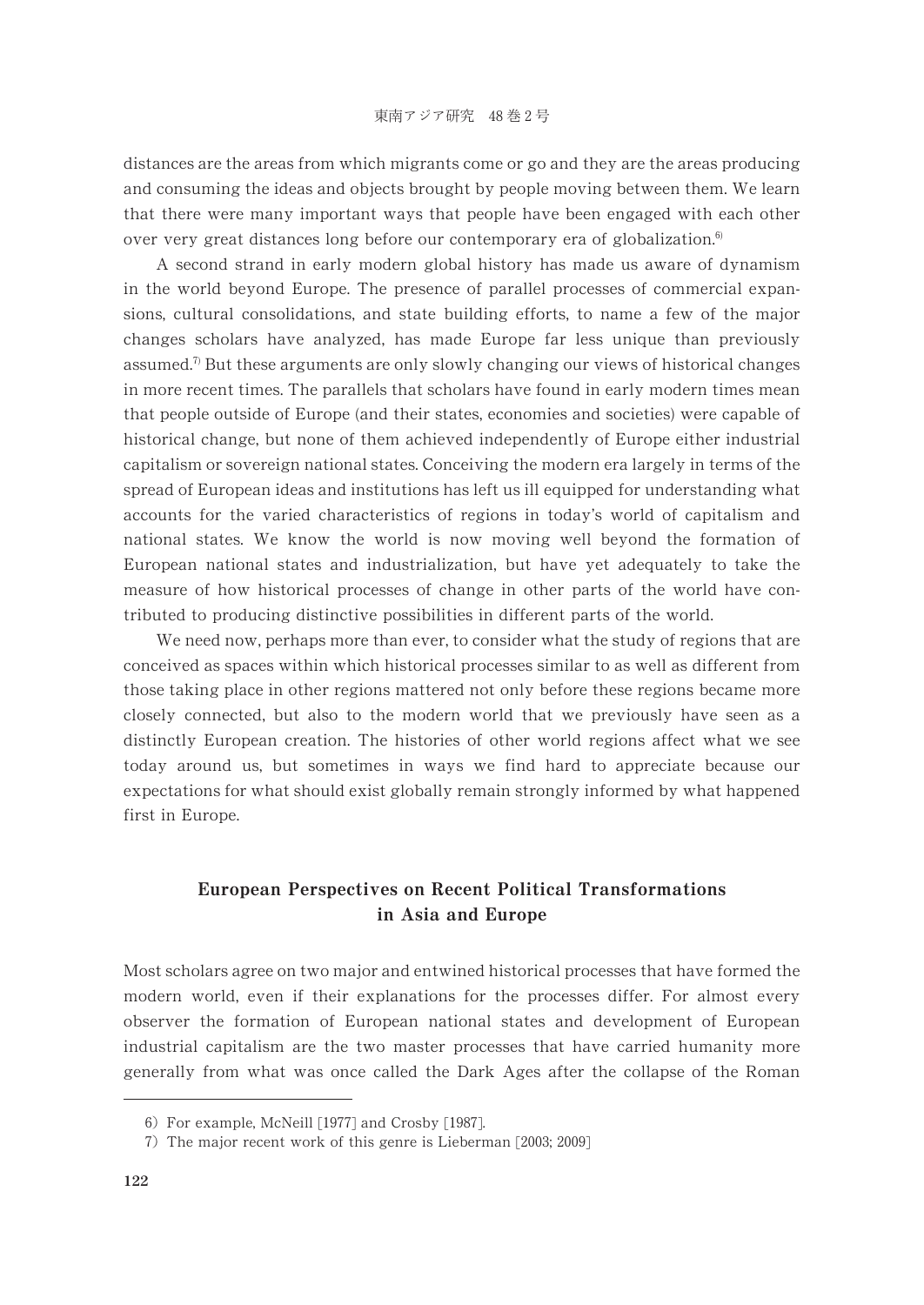Empire to the nineteenth and twentieth-century possibilities for economic riches and political satisfactions. More specifically these processes first made modern Europe and the neo-Europes formed by white settler societies and then defined the norms according to which historical changes in the rest of the world have been judged. We use the metrics of an industrial democracy to judge the economies and political regimes of countries around the world. Even as we sense our world moving beyond national states and into a post-industrial age we are slow to change the lens through which we observe and evaluate the world. And when we do make changes, they often remain rooted in European experiences.

Consider the dynamics of political change and the ways "region" has entered into contemporary politics and social science research. We used to believe that the formation of democratic national states was the endpoint of political development, but the emergence of the European Union has led scholars and policy makers to revise what had been an unquestioned understanding of modern political thinking about basic institutional forms. From a long-run historical perspective, Europe's new political adventures have led leaders within and beyond Europe to see the rest of the world's political possibilities and priorities in a different light.

The initiatives of  $ASEAN$  leaders to develop  $ASEAN + 3$  to engage China, Japan and South Korea in more formal multi-lateral discussions has helped to create the conceptual space in which some scholars are exploring the possibilities of an "East Asian Community." Some efforts to conceptualize an East Asian region or community proceed from the principles already used in Europe. A proposal by a group of Japanese academics for such a community appeals to the language and logic utilized in developing the European Union with an aim to creating formal means to ensure coordinated efforts to promote regional security, combat international crime, cooperate on disaster relief, and alleviate poverty. In addition the authors call for cooperation on issues of financial market regulation and energy policies [Nakamura *et al.* 2006]. More generally, the formal political discussions among the sovereign states and the informal scholarly conversations among academics both make use of political principles first forged in European diplomatic discourses. Regional political structures in both East Asia and Europe aim to reduce the costs of coordinated political decision making and raise the economic benefits available for more effective integration. Shared subjects of contention also emerge in the East Asian and European cases regarding what states should or should not be admitted into the regional groupings. It is thus not surprising that policy makers and academics both recognize the fundamental role of European political practices in enabling similar possible developments elsewhere. The reasons for such a view are understandable intellectual extensions from earlier ideas about national state formation based on European models. But moved to the regional level, some of the difficulties with using European models for political practices elsewhere become clearer than they have been when approached at the national level.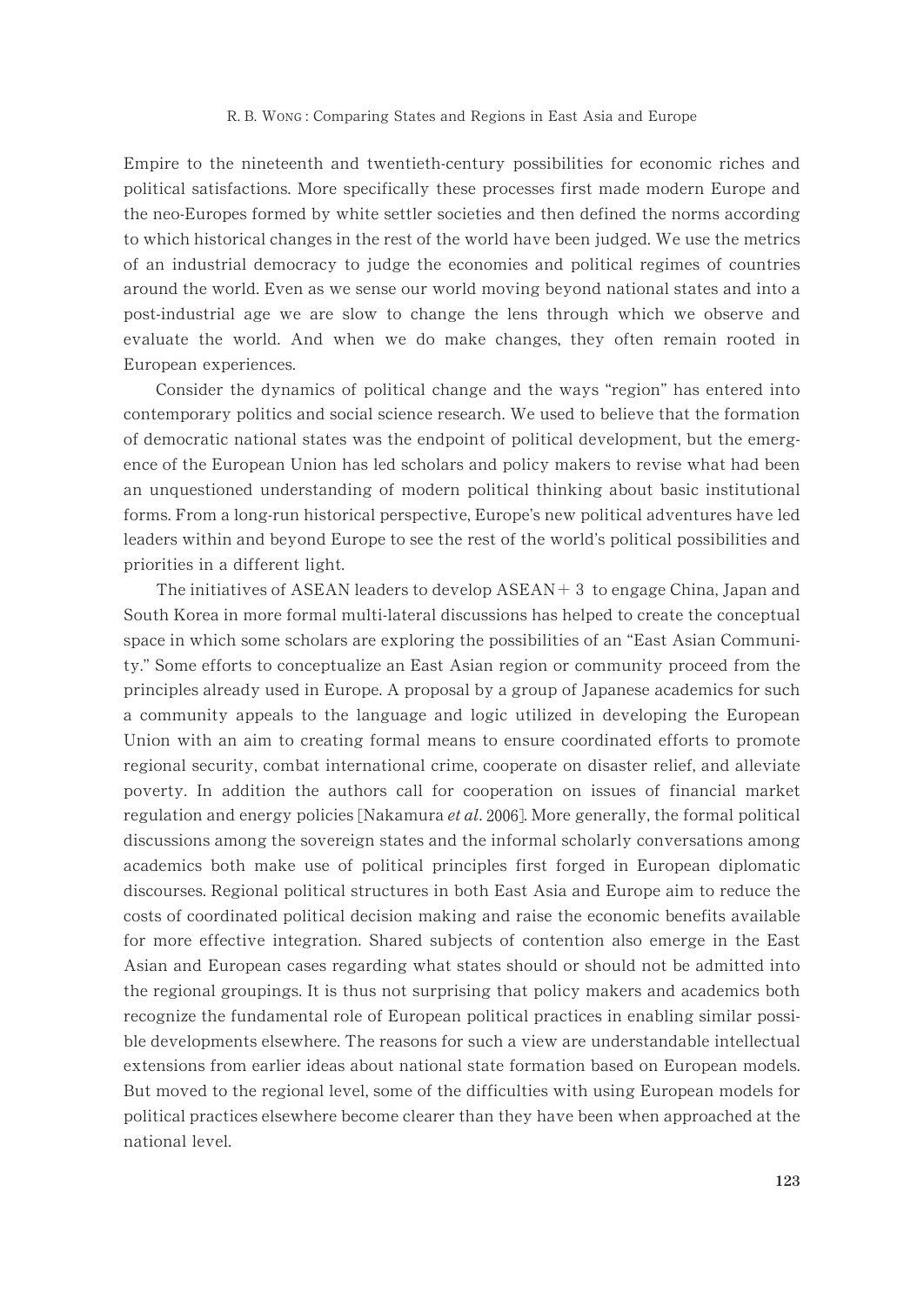Prominent in recent debates about the formation of an East Asian "community" (kyōdōtai) has been the role of China in such a regional political structure. Some analysts actively oppose the formation of any kind of East Asian community based on the belief that it would be a vehicle for Chinese leaders to promote their hegemonic position across the region. Others prefer to see Australia and New Zealand added to the  $ASEAN + 3$ group for regional meetings in order to increase the weight of democratic regimes in the formation of the region. From beyond the region, however defined, some observers view a United States opposing any regional grouping that compromises its ability to negotiate bilateral arrangements with individual states and more generally its capacities to influence international politics in the region. Amidst the different perspectives and priorities of actors within and beyond East and Southeast Asia it is clear that a turn to ASEAN- 3 after 2000 took place as APEC was increasingly viewed as ineffective and inappropriate for what many leaders in East and Southeast Asia thought desirable politically and economically [Stubbs 2002; Yu 2003].

The kinds of actors and their issues regarding the development of more formal political structures across East Asia are quite different from those in Europe. It is no wonder that few if any analysts can imagine an East Asian Community closely resembling the European Union to be likely soon, if ever. Moreover, there is no consensus on what the desirable goals should be regarding political relations and organizations involving sovereign states in the region. The political viability of an East Asian Community rests in part on the ability and desire of the major powers in the region, Chinese and Japanese stakeholders, to find that the advantages of collective coordination outweigh those of competition and possible conflict. They could decide that the costs of formal coordination are too high and that their interests are better served by more informal efforts to keep relations on a stable footing. Moreover, despite the EU's far greater formal structure, its effectiveness at addressing some pressing issues has not always been up to the standards achieved across  $ASEAN + 3$ —monetary policy responses to the financial crisis of autumn 2008 being an obvious example of far greater coordination in East Asia than in Europe.

An example here or there of East Asian regional cooperation appearing more effective than what occurs in the EU notwithstanding, the temptation to assume the EU supplies norms and models for others to consider if not emulate, is strong. Yet, the European Union is not a practical model. Its salience is an extension of earlier assumptions about European national state formation providing norms and models for state making elsewhere and due to the absence of any other easily available models. It remains easy to assume that European political practices represent more advanced possibilities that others should consider. The EU remains an ideal against which East Asia, however constructed, can never measure up.

Policy makers and academics are well aware that the EU and East Asian regional groups are different but the search for ways in which the example of the EU can motivate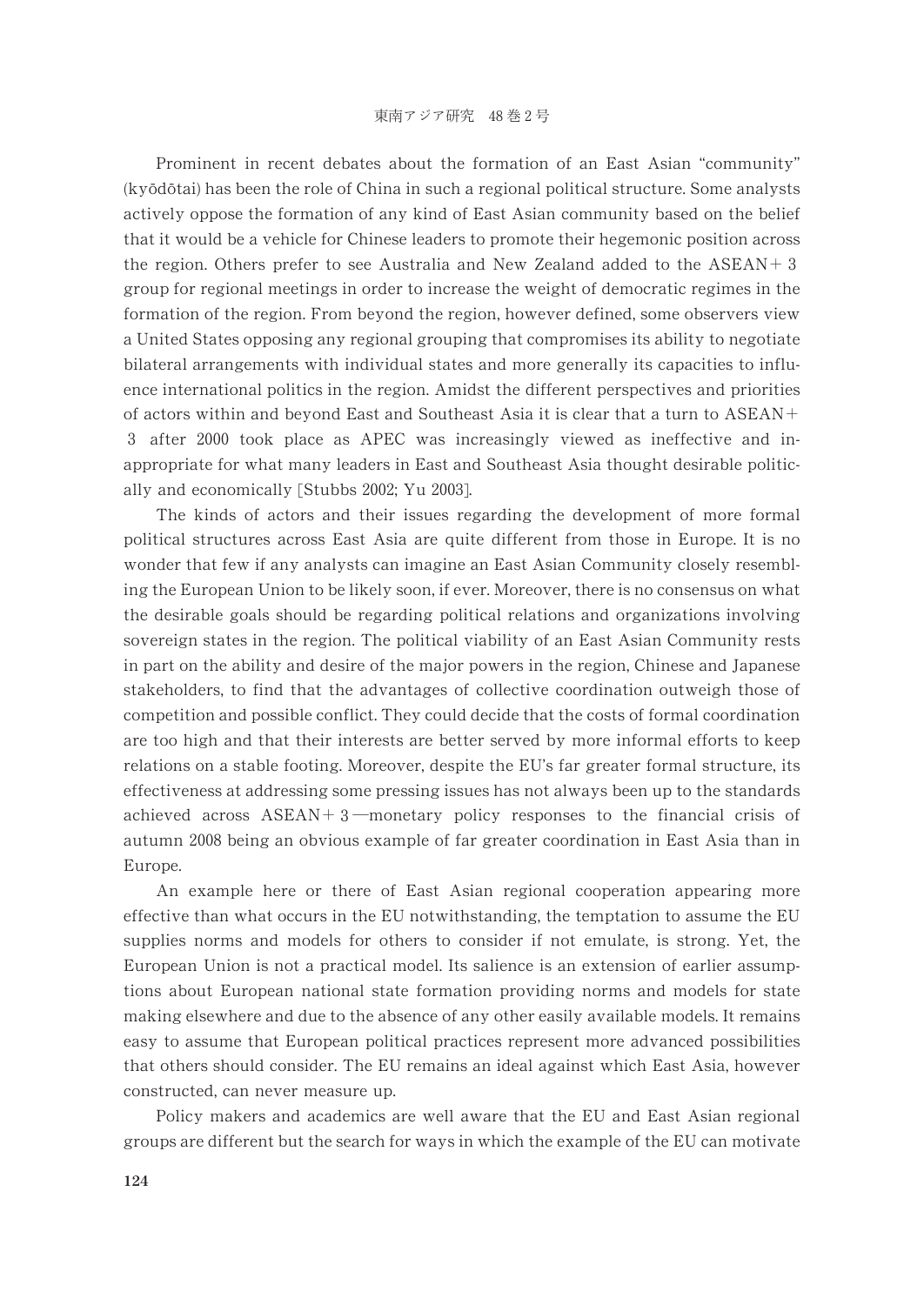scholars and practitioners in East Asia remains strong as Giovanni Capannelli of the Asian Development Bank expressed clearly in 2009:

The EU is often presented as the integration model for other regional groupings, in Asia and elsewhere. But while regions can learn from others' experiences, their needs and circumstances vary. Asia must find its own path to greater cooperation and integration. This requires visionaries, people with great ideas who-as Jean Monnet, Robert Schumann, and Altiero Spinelli did in Europe-can influence opinion makers, inspire national leaders, and eventually enable the region to speak with a more prominent common voice in global forums. [Capannelli 2009]

His counsel was perhaps a bit ironic since ASEAN's historical roots and major purposes until quite recently have been to give Southeast Asian governments a platform from which to speak with the powerful countries outside the immediate area [Pollard 1970]. The EU's formation was driven far more by awareness of advantages to be gained economically and politically within the region rather than for the region as a whole with those beyond its borders. More recently, concern for how effectively ASEAN is organized as a region has been raised with a desire for groups within civil society to gain a greater voice in a regional context [Focus on the Global South 2006]. Others have made clear that regional integration is complicated by the competing interests of different actors on any given issue, such as the development of a gas pipeline by ASEAN [Carroll and Sovacool -]. What emerges from varied assessments of politics and economics in East and Southeast Asia is that there are ways in which relations within the region are often distinct from more general global relations. Regionalism can even define a path toward globalization economically as an Asian Development Bank report concluded in  $2003$   $-$ Southeast Asian economies can pursue globalism through greater regional integration with China [Roland-Holst, Azis and Liu 2003].

In order to gain additional perspectives on regional political formations in the contemporary world and in particular on the ways in which a region composed of  $ASEAN+3$  is an East Asia different from the Europe defined by the EU if we can consider the EU as the outcome of particular historical processes quite unlike those found in East Asia. To appreciate some of these differences, a historical contrast of Chinese and European political transformations is offered below.

# Global Processes or Regional Processes: European State Making and Beyond

To think in new ways about how we can evaluate East Asia's future political possibilities I wish to propose another way to look at the relationship between states and regions. We begin in the distant past. If we go back 2000 years to the time of the Han and Roman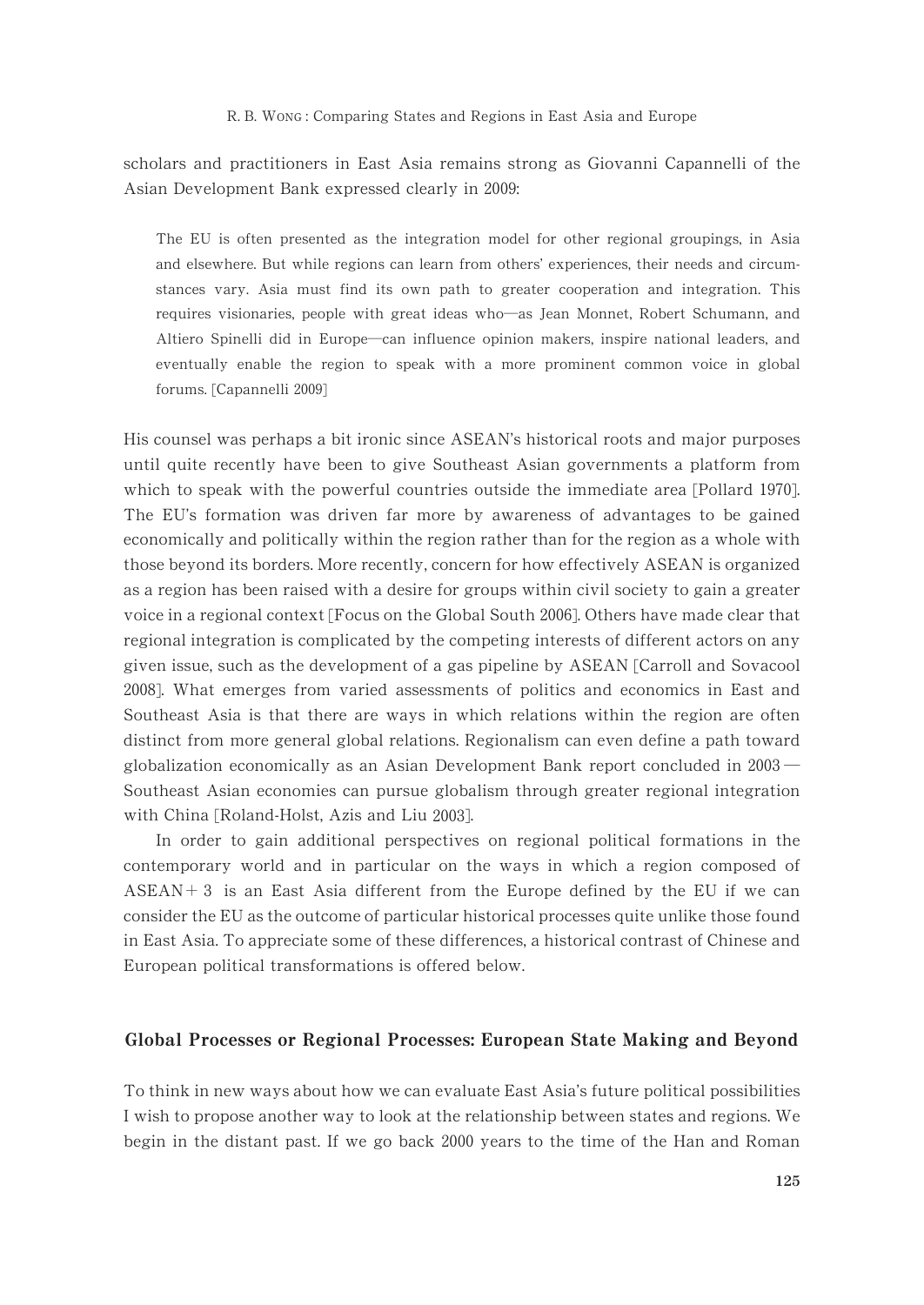empires we discover political regimes that in their territory and population were very  $s$ imilar. Both the Han and Roman empires achieved the same geographical scale of 2.2 (Roman empire) to 2.3 (Han empire) million square miles. The Han empire's population reached some 59.6 million people and the Roman empire's population about 60 million; together they accounted for over half of the world's total population. Both regimes also owe their collapses to a combination of internal difficulties and challenges from military foes sharing common historical roots on the steppes. But where Europe enters what was once dramatically called the "Dark Ages" characterized by simple subsistence economies and small states, empire re-emerged on the Chinese mainland. The differences are not principally the result of different aspirations of political leaders. The strongest successors to both the Han and Roman empires wished to achieve control over the peoples and lands once ruled by their imperial predecessors. But the political ideas and bureaucratic institutions fostering the recreation and consolidation of empire developed through the first millennium of Chinese imperial history so that the logic of agrarian empire was consolidated and viable from the Mongol reunification of China in the thirteenth century to the collapse of the Manchu's empire in the early twentieth century without interruption.<sup>8</sup> During this same stretch of centuries, European political leaders managed to reduce the number of small independent political regimes through a process of national state formation, the very process that created the template for institutional features we have for states world-wide today [Tilly 1992]. But large European states (still far less than the spatial scale of Chinese empires), were rare: Charlemagne held together a large state for one generation in the era of the Tang empire, while Napoleon and Hitler in very different ways briefly held authority over territories spanning several European states. But from a Chinese political perspective, Europeans, after the fall of the Roman empire, always lived in a politically fragmented region with states that for the most part had very limited capacities to govern their subject populations. Only in the late twentieth-century formation of the European Union have leaders begun to fashion a center of authority over a territory and population reaching toward the scale that Chinese political leaders have enjoyed for centuries. This sort of comparison is rarely made. The thought of evaluating European political transformations according to a standard derived from Chinese history is awkward if not absurd. We have little difficulty explaining that the European Union should not be seen as a weaker and more limited version of the Chinese state; we cannot imagine Chinese political ideas and institutions providing a useful set of standards for assessing what the EU may or may not become. Yet the implications of our inability to use Chinese experiences as a useful baseline for observing European political changes for the symmetrically limited utility of using European metric for evaluating the Chinese state is almost never drawn out. Recognizing the limits of European state

<sup>8)</sup> This contrasting set of historical experiences is discussed more fully in chapter 1 of Rosenthal and Wong [2011].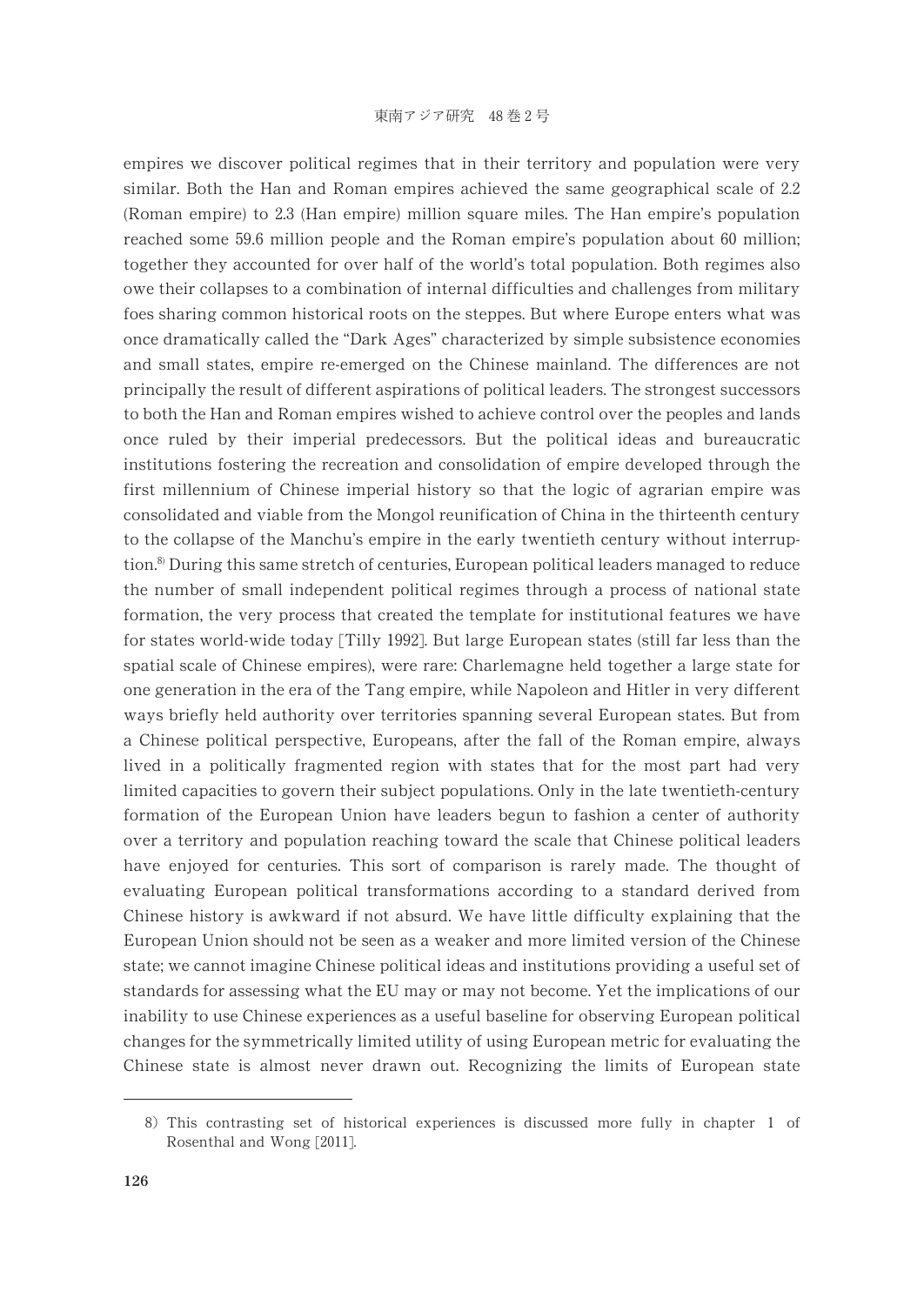transformations to explain the nature of the Chinese state gives us a different perspective from which to view the inabilities of EU formation to guide our understanding of regional political possibilities in East Asia.

Contrasting China and the EU suggests how the EU is a weak state from a Chinese perspective, a comparison that complements the more obvious comparison of regional political ties in East Asia being weak compared to those in the EU. Together the two comparisons suggest that we more carefully consider what the similarities and differences in comparisons tell us about what to expect in the two cases. The ways in which the EU is seeking to create a level of spatial authority similar to that achieved earlier and by a different path in China includes facing similar challenges of defining relations between center and lower levels of authority, of defining the range of variations in policies and the core of common principles, and finding ways to balance administrative effectiveness and political voice for citizens. Structural challenges are similar despite the menu of ideological and institutional choices available in China and Europe being very different. Europeans are seeking to build on the foundations of sovereign states with equal diplomatic status and offer a new governmental center able to administer key issues in standard and uniform ways across all of these states. Looking at what makes China and the EU comparable also informs what limits the comparison of East Asia with the EU.

At the same time as Europeans are searching for ways to create vertical political structures over diplomatically equal sovereign states, some people in East Asia are trying to use the principles of Westphalia to increase relations among states that have no common tradition of diplomacy and for whom the most salient ideal principles of past inter-state relations were the hierarchical notions promoted by the Chinese empire. Such language is unappealing to Chinese and everyone else today. The lack of usable historical precedents within East Asia makes the appeal to European conventions understandable for ordering relations in East Asia. Of course the ideals of the political equality of sovereign states formulated in the Treaty of Westphalia in 1648 were intended to improve relations among competitive regimes that together ruled less territory and far fewer people than were to be found in the same period in Qing China, let alone in China and her neighbors together. What was true in 1648 remains true today—European states are smaller and more similar to each other culturally, economically and politically than are China and its neighbors. These greater similarities exist despite Europeans crafting separate social identities based on different national pasts. EU leaders and member states are hardly equal to each other in their economic and political power even as they enjoy similar rights within the organization. The leaders among them have to reach a common understanding on issues for the group more generally to succeed. This regional political logic is more difficult if not impossible in East Asia because of China's great size. One might imagine that this means China doesn't need coalition building but to the contrary its large size makes it harder for the country to take a diplomatic lead in developing a larger regional community. Such a move came after 1997 from Southeast Asia, what had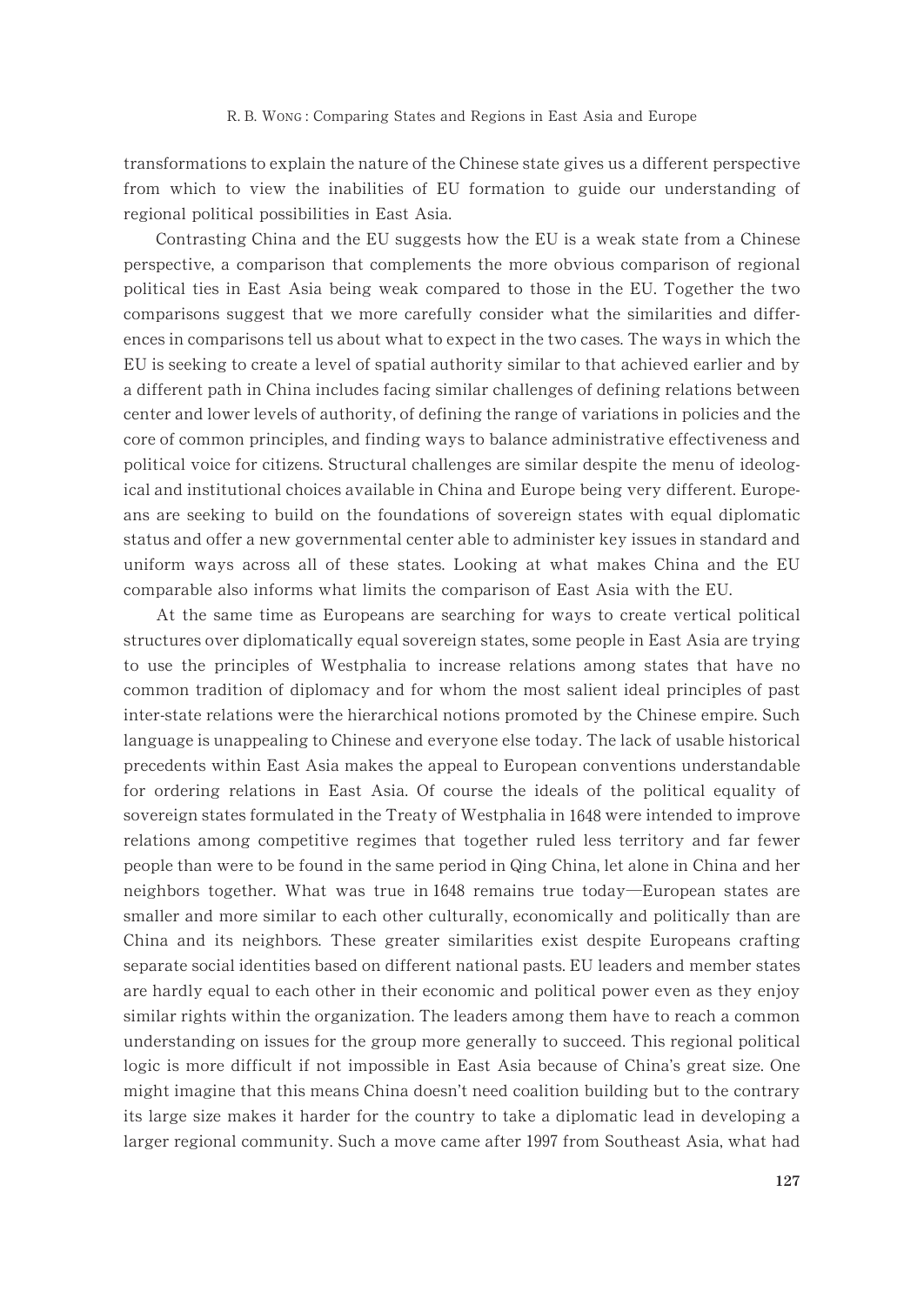been in an earlier era a periphery of China. A very different political and economic situation than existed centuries earlier has fostered the creation of a very different kind of East Asian region in both political and economic terms today.

Political and economic change in today's world as well as the dynamics that produced very different kinds of states and economic change in the past have regional features. Europe's modern state formation experience is perhaps best understood as a regional phenomenon that has had significance for other parts of the world without being the simple and sole model that it implicitly is assumed to be in most research. If we are to learn how better to anticipate and guide political change outside Europe, we might be well served by learning better how to explain political change in the past in other world regions, like East Asia. This essay suggests some elements of a strategy that recognizes the spatial similarities between the Chinese empire and European states, a similarity between the imperial Chinese empire and early modern European states which help us see how different any East Asian region will likely be from Europe as a region.

There is no one way to compare political changes in Europe with those in East Asia. Recognizing the usefulness of contrasting a European region with the single country of China especially makes sense as Europe adopts more formal political characteristics. Over this same period of Europe-wide political integration we see that Southeast Asia has had more and more political and economic ties with China and Japan. While these do not promise to lead to a community like the European Union, the European Union, for its part, will never become very similar to the People's Republic of China. Together these observations suggest a more open approach to multiple comparisons that together can sharpen our awareness of both similarities and differences between the kinds of states and political relations they have within and across different world regions.

Regions need not have any fixed and formal status like that of sovereign states in order to be useful units for scholarly analysis. They can change over time with the emergence and decline of particular political and economic ties or social and cultural connections among people. Understanding how regions can expand and contract and when they are especially important and relatively insignificant frames of reference for political activities will likely be enhanced by viewing them in historical perspective. Guided by this approach, what we conventionally call Southeast Asia has only sometimes had close and important relations with what we call East Asia, but we make understanding the nature of those relations difficult to evaluate because we take their separation as the norm and evaluate their possible relations according to practices first initiated in Europe. We need not be intellectual prisoners of this particular geopolitical vision of the world.

In conclusion, perhaps we can offer a response to the query posed in this essay's subtitle-"Is Southeast Asia (ever) part of East Asia ?" Yes, the area referred to in the post-World War II American definition of Southeast Asia is indeed sometimes part of a larger region we can call East Asia. We need geographical labels which can identify parts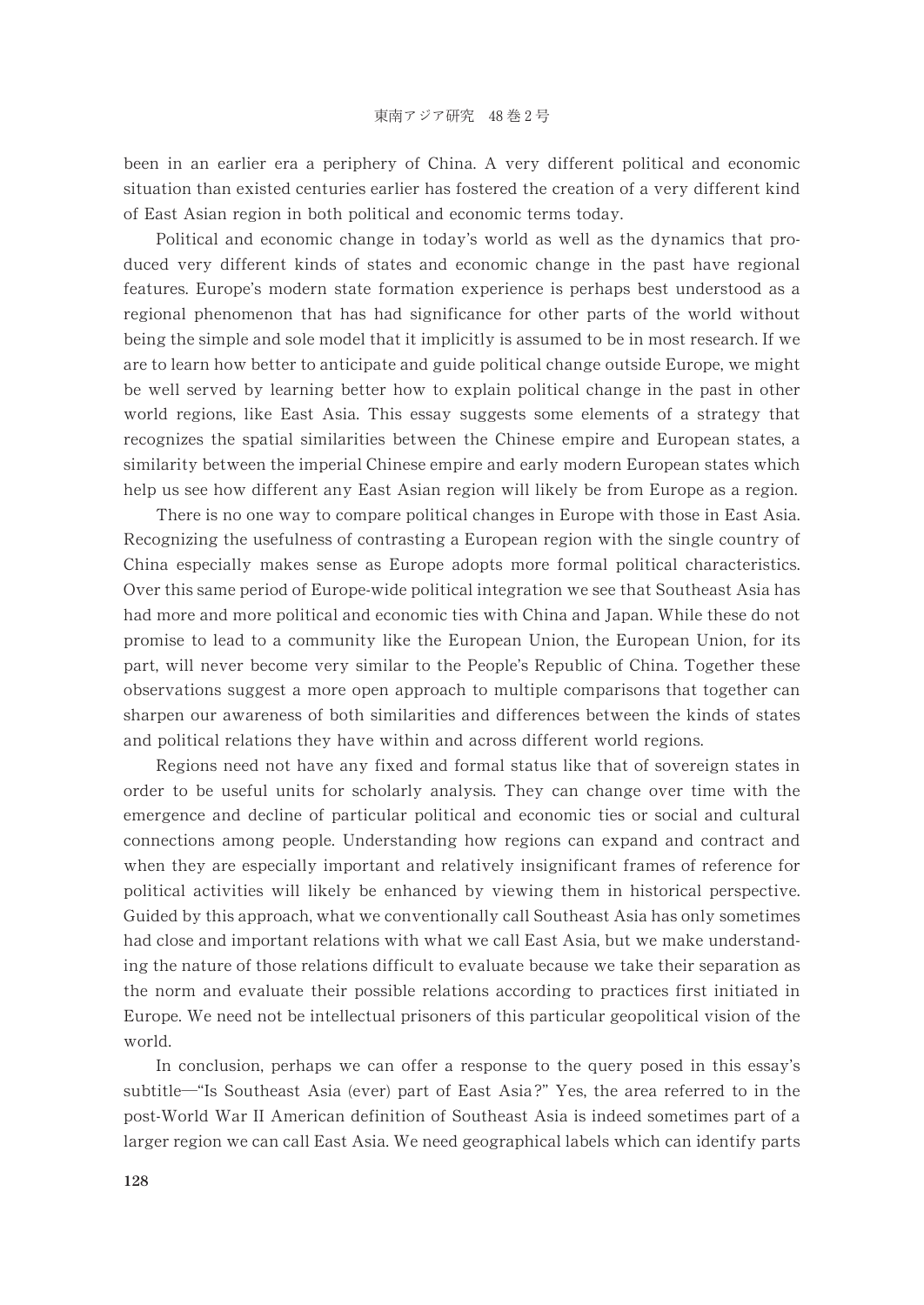of the world in which human activity takes place between the local and the global and across national political borders, but we need not continue to accept those we have inherited. An East Asia that includes China, Northeast Asia and Southeast Asia may be a more useful first approximation than the still conventional East Asia and Southeast Asia that shape not only our textbooks and our teaching but also the ways we approach much of our research.

### References

- Braudel, Fernand. 1972. The Mediterranean and the Mediterranean World in the Age of Philip II. New York: Harper & Row.
- Capannelli, Giovanni. 2009. Asian Regionalism: How Does it Compare to Europe's? Accessed 12 November 2010. http://www.eastasiaforum.org/ 2009/ 04/ 21/asian-regionalism-how-does-itcompare-to-europes/
- Carroll, Toby; and Sovacool, Benjamin. 2008. Contested Regionalism in Southeast Asia: The Politics of the Trans-ASEAN Gas Pipeline Project. NUS Lee Kuan Yew School of Public Policy Center for Asia and Globalisation working paper 002.
- Crosby, Alfred. 1987. Ecological Imperialism: The Biological Expansion of Europe, 900-1900. Cambridge: Cambridge University Press.
- Federal Reserve Bank of San Francisco. 1998. What Caused East Asia's Financial Crisis? Accessed 12 November 2010. http://www.frbsf.org/econrsrch/wklyltr/wklyltr 98/el 98-24.html
- Focus on the Global South. 2006. Revisiting Southeast Asian Regionalism. Bangkok: Chulalongkorn University.
- Gilman, Nils. 2003. Mandarins of the Future: Modernization Theory in Cold War America. Baltimore: Johns Hopkins University Press.
- Harootunian, Harry; and Sakai, Naoki. 1999. The Crisis of Japan Studies in the United States. Positions: East Asia Cultural Critiques 7(2): 593-647.
- Higham, Charles. 1996. The Bronze Age in Southeast Asia. Cambridge: Cambridge University Press.
- Lieberman, Victor. 2003. Strange Parallels Integration on the Mainland: Southest Asia in Global Context, c. 800-1830. Vol. 1. Cambridge: Cambridge University Press.
	- . 2009. Mainland Mirrors: Europe, Japan, China, South Asia, and the Islands: Southeast Asia in Global Context, c. 800-1830. Vol. 2. Cambridge: Cambridge University Press.
- McNeill, William. 1977. Plagues and Peoples. New York: Anchor Books.
- Momoki, Shiro; and Hasuda, Takashi. 2007. A Review of the Periodization of Southeast Asian Medieval/Early Modern History, in Comparison with That of Northeast Asia. In Sekai Shisutemu to Kaiiki Ajia Kotsu [World System and Marine Asian Travel]. Osaka University 21st Century COE Program, Humanities Interface series, Vol. 4. Supervised by Momoki Shiro and edited by Sato Takayasu, pp. 59-89.
- Nakamura, Tamio; Suami, Takao; Usui, Yōichiro; and Sato, Yoshiaki. 2006. Higashi Ajia Kyōdotai Kenshoan [Charter Proposal for a Southeast Asian Community]. Tokyo: Showado.
- Oya, Yoshiyuki; Koga, Keita; and Takida, Go, eds. 2006. EU to Higashi Ajia [EU and Southeast Asia]. Tokyo: Kizasu Shobo.
- Peattie, Mark. 1988. The Japanese Colonial Empire, 1895–1945. In The Cambridge History of Japan, Vol. 6: The Twentieth Century, edited by Peter Duus et al., pp. 217–271. Cambridge: Cambridge University Press.
- Pollard, Vincent K. 1970. ASA and ASEAN, 1961-1967: Southeast Asian Regionalism. Asian Survey 10  $(3)$ : 244-255.
- Roland-Holst, David; Azis, Iwan; and Liu, Li-Gang. 2003. Regionalism and Globalism: East and